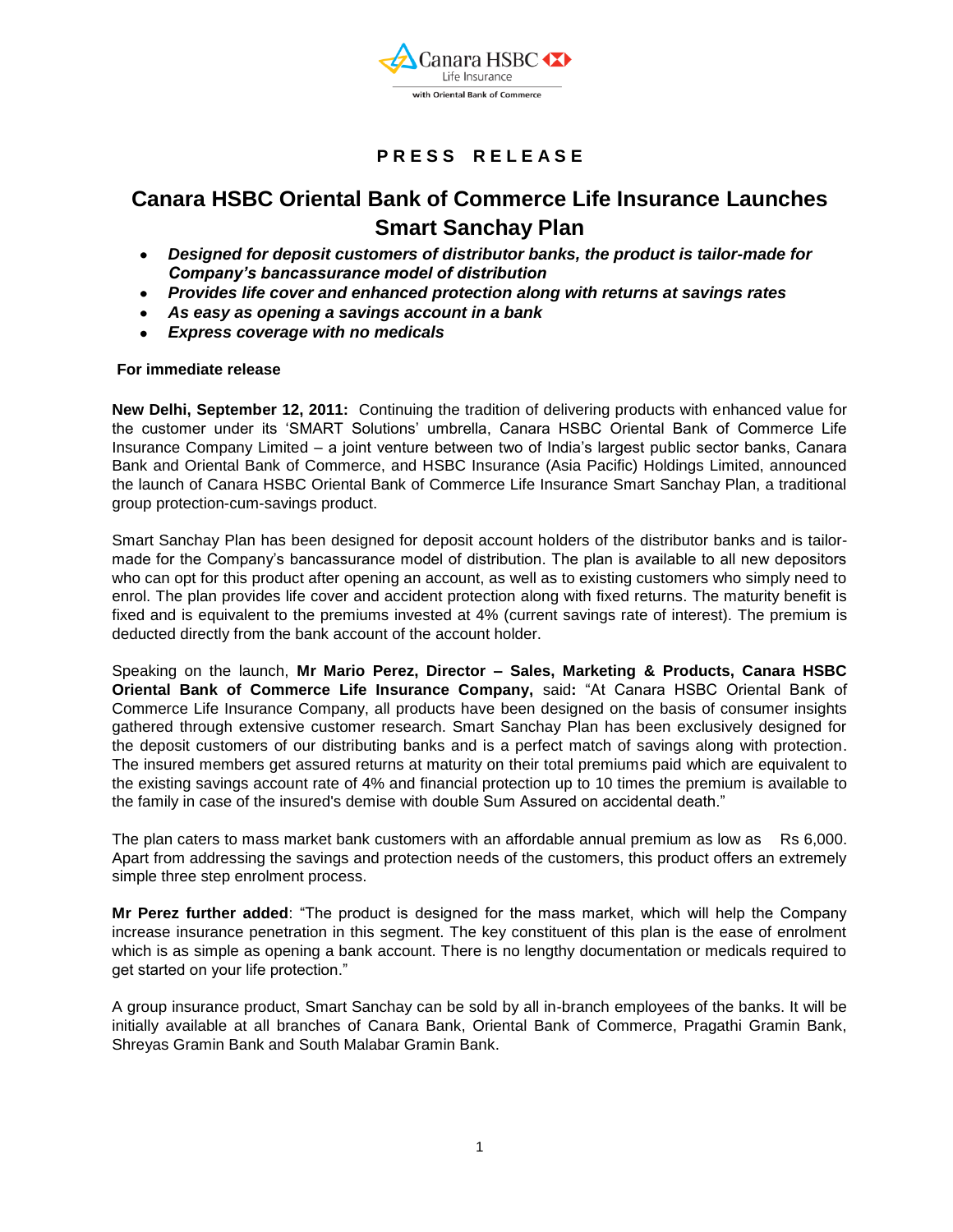

# **Key features of Canara HSBC Oriental Bank of Commerce Life Insurance Smart Sanchay Plan are:**

# **Product Features**

- A limited pay product with premium payment term of 5 years and policy term of 10 years
- Protection In case of unfortunate death of the life assured, the Sum Assured will be paid to the nominee (The product offers a Sum Assured of 10 times the annual premium for ages 35 years and below and 7 times for ages 36 years and above)
- In case of death due to accident, an additional amount equal to the Sum Assured will also be paid i.e. Double Sum Assured will be paid in case of death due to accident
- Savings On survival at policy maturity, the policyholder will get guaranteed maturity benefit of 137.5 % of total premiums paid
- Tax Benefit the policyholder will get tax benefits under Section 80C and Section 10(10D), as per the Income Tax Act

# **Ease of Enrolment**

Three step simple enrolment process:

- Understand the product from your account manager
- Fill in a one-page enrolment form
- Sign the direct debit mandate

#### **Easy Accessibility**

The customers of the partner banks can enroll for the coverage from their neighbourhood bank branch

#### **Transaction Ease**

Paperless transaction - The premium payments will be automatically deducted from the bank account

#### **Purchase from a trusted source**

- The account manager is the customer"s single point of contact for insurance
- Get the assurance in your life from the bank you have always trusted

With the launch of Smart Sanchay Plan, Canara HSBC Oriental Bank of Commerce Life Insurance Company has further strengthened its product suite to provide smart choices and cater to the diverse financial needs of the customers across different segments, at various life stages and accentuate the primary objective of Life Insurance which is protection along with long term wealth creation.

**- Ends-**